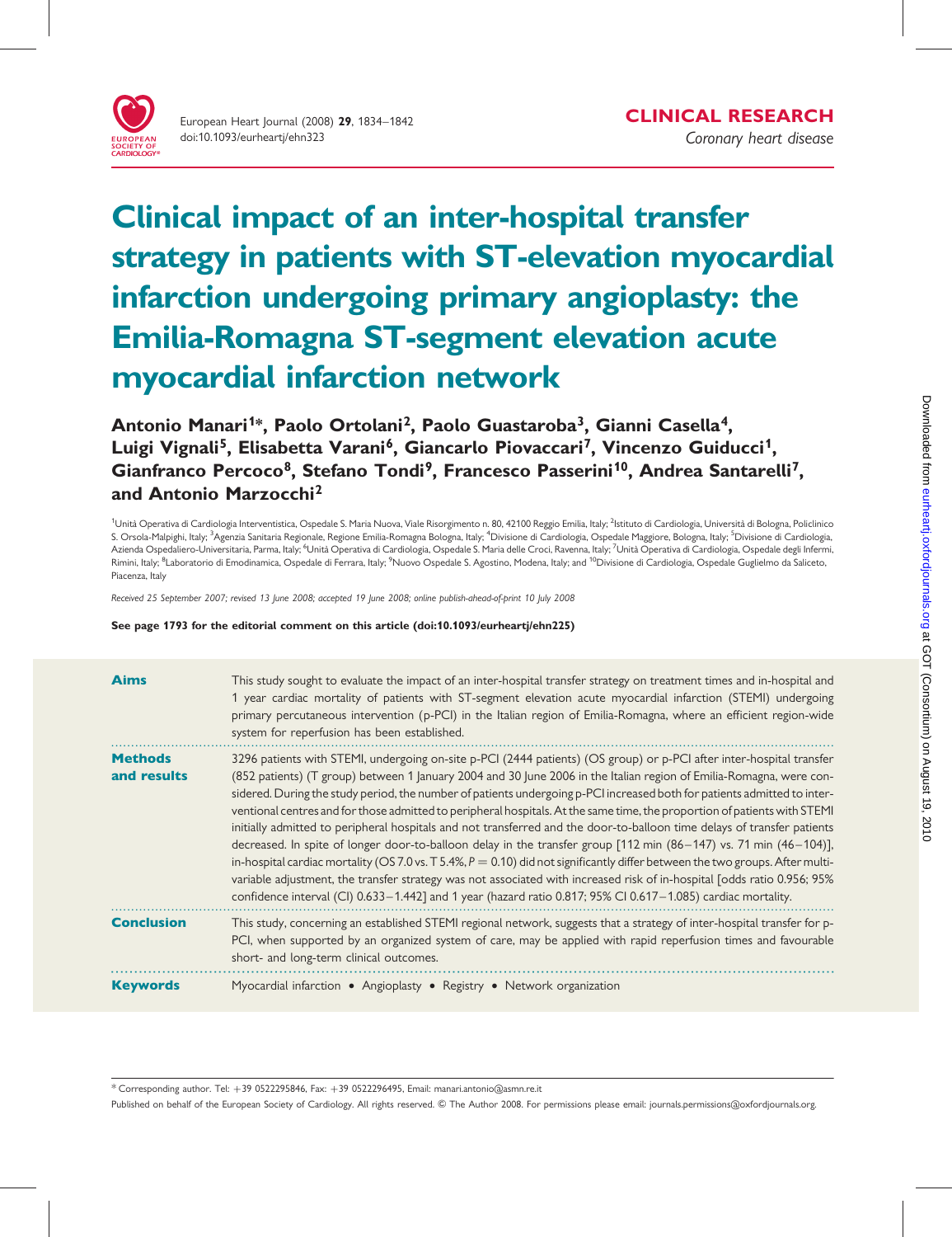# Introduction

Several fibrinolytic and angioplasty studies have demonstrated that reperfusion delay is an important and independent predictor of survival<sup>1–4</sup> in patients with ST-segment elevation acute myocardial infarction (STEMI). In patients with STEMI, primary percutaneous intervention (p-PCI) is considered the best therapeutic option for reperfusion, when it can be performed in a timely fashion and by an expert team.<sup>5</sup> However, the low number and the nonhomogeneous distribution of interventional facilities across the country represent the major limitations for the widespread use of p-PCI in the real world, particularly in patients initially admitted to non-interventional hospitals.<sup>6</sup> In order to offer p-PCI to these patients, a policy of immediate inter-hospital transfer to the hub centres has been advocated. $7-9$  Randomized trials comparing on-site fibrinolysis with transfer for p-PCI have shown a better outcome for transferred patients.<sup>10</sup> However, although a very short transfer delay was maintained in these trials, such delay increases significantly in the real world.<sup>11</sup> This can modify the final results because when time to treatment is far from the optimal most of the advantages of p-PCI over thrombolysis could be lost. Therefore, the aim of this study was to evaluate the impact of an inter-hospital transfer strategy on in-hospital and 1 year cardiac mortality of patients with STEMI undergoing p-PCI in the Italian region of Emilia-Romagna, where an efficient region-wide system for reperfusion, as already exists for trauma care, has been established.

# **Methods**

#### Study population and setting

Patients with STEMI who were treated with p-PCI in our region were eligible for this study. The Italian region of Emilia-Romagna is an industrial, mainly urban area located in the central-northern Italy with almost 4.1 million inhabitants. At present, 28 intensive cardiac care units serve this area but only nine of them, located in the main towns, provide a round-the-clock service for p-PCI. All of them are considered high procedural volume centres ( $\geq$  650 PCI/year), and since 2004, at least 80 p-PCI per year (range 80-310 p-PCI) have been performed in every hub centre in our region by high-volume senior interventionalists ( $>180$  PCI/year). After the publication of the ACC/AHA guidelines,  $5$  a quality-improvement project on p-PCI for STEMI (the PRIMA-RER project) was set up by the Health Care Agency of Emilia-Romagna region.<sup>12</sup> According to this project, all patients directly admitted to hospitals with interventional facilities have been offered p-PCI as the preferred reperfusion strategy since 1 January 2004. On the other hand, patients initially admitted to peripheral non-interventional hospitals are treated with thrombolysis or rapidly transferred for p-PCI according to their risk profile and the expected time delay for p-PCI. In particular, the PRIMA-RER project recommends the transfer of all patients with STEMI to a hub centre for mechanical reperfusion unless the expected extra-delay due to p-PCI organization could be longer than 120 min. The transfer is particularly recommended for patients with thrombolysis contraindication, shock, pain-to-admission delay  $>$ 3 h, ST elevation  $\geq$ 6 EKG leads, or age >75 years. Although the most appropriate system organization could vary from hospital to hospital, an overall set of statements was provided according to the national recommendations on STEMI networks.<sup>13</sup> These recommendations focused on each component of the reperfusion process: the emergency medical system, the emergency department, the catheterization laboratory, and inter-hospital transfer. In particular, several requirements were accomplished: immediate activation of the catheterization laboratory team through a single phone call, immediate activation of transport services provided by ambulance or helicopters equipped with trained nurses and medical staff, acceptance of patients with STEMI at hub centres regardless of bed availability, administration of adjunctive treatment as defined by national recommendations,<sup>13</sup> and fast track to the catheterization laboratory when indicated. Focusing on the transfer policy, in all cases of suspected STEMI, an electrocardiographic evaluation has to be done in <10 min at the emergency department. Afterwards, emergency medicine physicians make the treatment decision according to local protocols and the clinical situation, even without the involvement of a cardiologist, if he is not immediately available. In addition, either the emergency department physician or the cardiologist calls the ambulance dispatcher to arrange immediate transfer and notify the catheterization laboratory of the hub centre of the impending arrival of a patient with STEMI. As shown in Table 1, this organization system has been progressively implemented across the region since 2004. The distance between different spoke centres and the nine catheterization laboratories ranged from 12 to 58 km. This referral strategy received prior approval from various hospital Ethics Committees and the study protocol was in accordance with the Declaration of Helsinki.

#### Study design and eligibility criteria

In the Emilia Romagna region, all data regarding interventional coronary procedures are recorded in a regional web-based database, the REAL registry.<sup>14</sup> In brief, this registry represents an on-going, prospective, observational quality programme study and contains comprehensive clinical and procedural data of all consecutive patients undergoing either elective or emergency coronary angioplasty in Emilia-Romagna. Because the REAL registry was designed to observe and improve current clinical practice, the Ethics Committees of each participating hospital required only ordinary written informed consent for interventional procedure (according to national regulations) and anonymous publication of scientific data was allowed. In addition, protected health information was removed before data collection, and patient data were anonymously stored in a dedicated database located at the regional Health Care Agency of Emilia-Romagna. Clinical data were analysed in accordance with and under the supervision of the regional heath care administrators. From 1 January 2004 to 30 June 2006, 22 871 patients underwent elective or emergency PCI in the Emilia-Romagna region and were recorded in the REAL registry. In the present study, we analysed data from  $4069$  patients with STEMI (<12 h from symptom onset), who were treated with p-PCI either at the admitting hospital (OS group) or after an inter-hospital transfer (T group), and who were residents in the Emilia-Romagna region. From this population, 170 (4.2%) patients were excluded because they underwent rescue PCI or planned PCI immediately after thrombolysis and 563 (13.8%) patients owing to missing or incomplete data (6.6% in the T group and 7.2% in the OS group, respectively). Our study population therefore consisted of 3296 patients, 2444 patients admitted to hospitals with interventional facilities and 852 patients transferred for p-PCI (Figure 1). Mean follow-up was 537 days (median 509 days, range 125 – 1034 days) and 100% complete.

### ST-segment elevation acute myocardial infarction diagnosis and primary percutaneous intervention protocol

STEMI was defined as an ST-segment elevation in at least two adjacent leads  $\geq$  0.1 mV in leads IIII, aVF, aVL, V4–V6, and  $\geq$  0.2 mV in leads V1 $-$ V3 as recorded in the first ECG obtained on admission.<sup>15</sup> p-PCI was performed according to local standards and stenting was strongly encouraged. No restriction policy based on age, sex, clinical status, or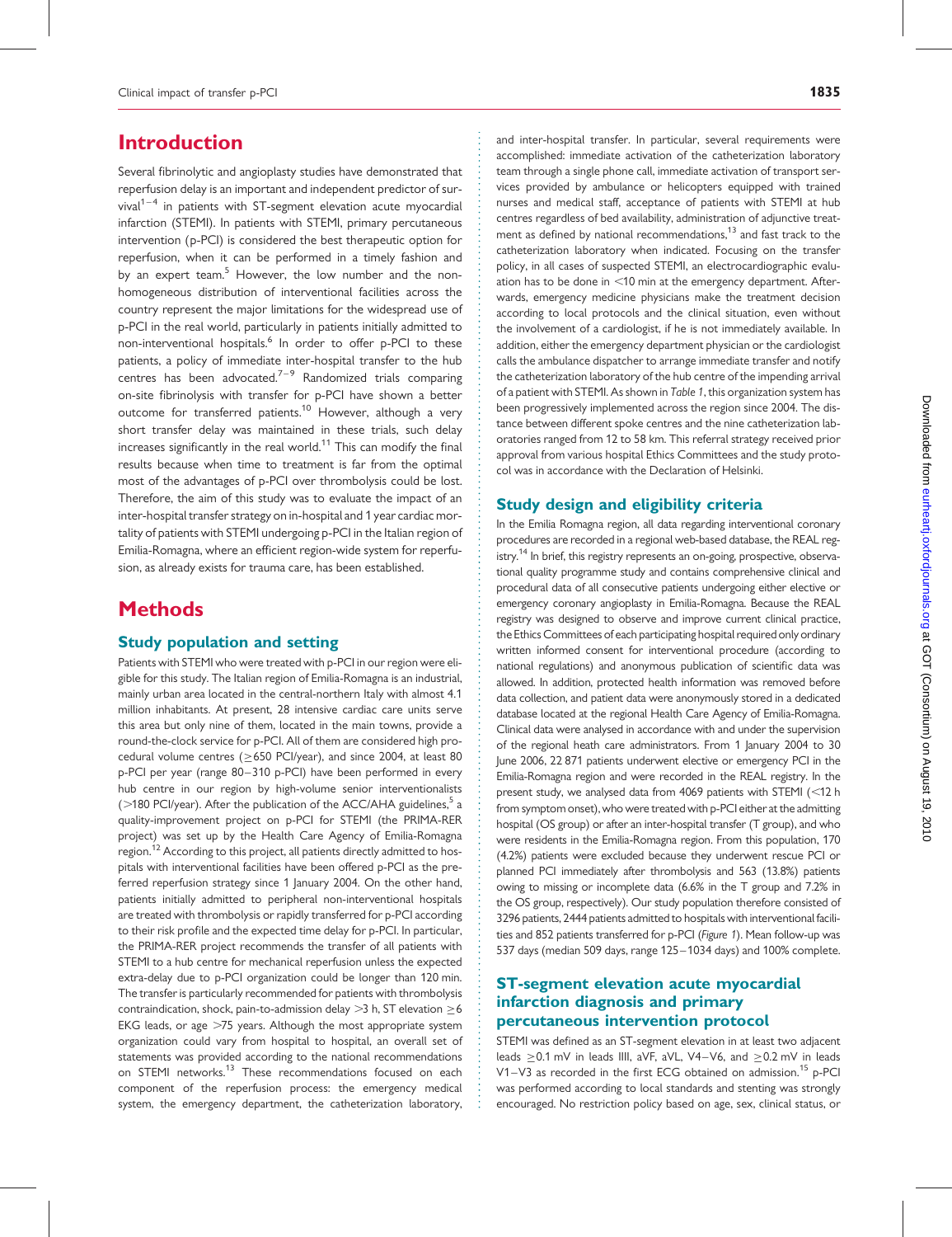| <b>Variables</b>                                              | 2004 (year)    | 2005 (year)   | 2006 (first semester) |
|---------------------------------------------------------------|----------------|---------------|-----------------------|
| Emilia-Romagna region p-PCI                                   |                |               |                       |
| On-site p-PCI, n                                              | 879            | 985           | 580                   |
| Transfer p-PCI, n                                             | 281            | 359           | 212                   |
| Non-transferred STEMI patients admitted to non-PCI centres, % | 26.0           | 19.5          | 15.5                  |
| Age (years), mean $\pm$ SD                                    | $77 + 13$      | $78 \pm 13$   | $81 \pm 12$           |
| Charlson index, mean $\pm$ SD                                 | $1.4 \pm 1.7$  | $1.6 \pm 1.7$ | $1.7 \pm 1.8$         |
| Mortality, %                                                  | 25.5           | 32.2          | 31.2                  |
| Network door-to-balloon time                                  |                |               |                       |
| On-site p-PCI, min (median 25th-75th)                         | 73 (50-102)    | 69 (43-100)   | 74 (47-115)           |
| Transfer p-PCI, min (median 25th-75th)                        | 114 (90 - 146) | 111 (90-150)  | $107(81 - 140)$       |
| Ilb/Illa inhibitor use                                        |                |               |                       |
| On-site p-PCI, %                                              | 89.8           | 89.6          | 90.7                  |
| Transfer p-PCI, %                                             | 90.8           | 91.1          | 92.5                  |
| In-hospital overall mortality                                 |                |               |                       |
| On-site p-PCI, %                                              | 7.9            | 7.4           | 5.8                   |
| Transfer p-PCI, %                                             | 6.7            | 6.4           | 3.8                   |

Table 1 Progressive ST-segment elevation acute myocardial infarction network implementation during the study period

Data are presented as numbers or percentages for categorical variables, and as mean  $\pm$  SD or medians (25th –75th percentiles) for continuous variables.



co-morbidities was applied to any p-PCI protocols at local hospitals. Before p-PCI, all patients received aspirin and intravenous heparin according to standard protocols at different hospitals. The use of glycoprotein (GP) IIb/IIIa inhibitors was strongly encouraged for all eligible patients triaged to p-PCI as soon as possible after the diagnosis of STEMI and was mandatory, unless contraindicated, in several local reperfusion protocols. If a stent was deployed, patients were given a loading dose of 300 mg clopidogrel as soon as possible, followed by a maintenance dose of 75 mg for at least 1 month (6– 12 months for drug-eluting stents).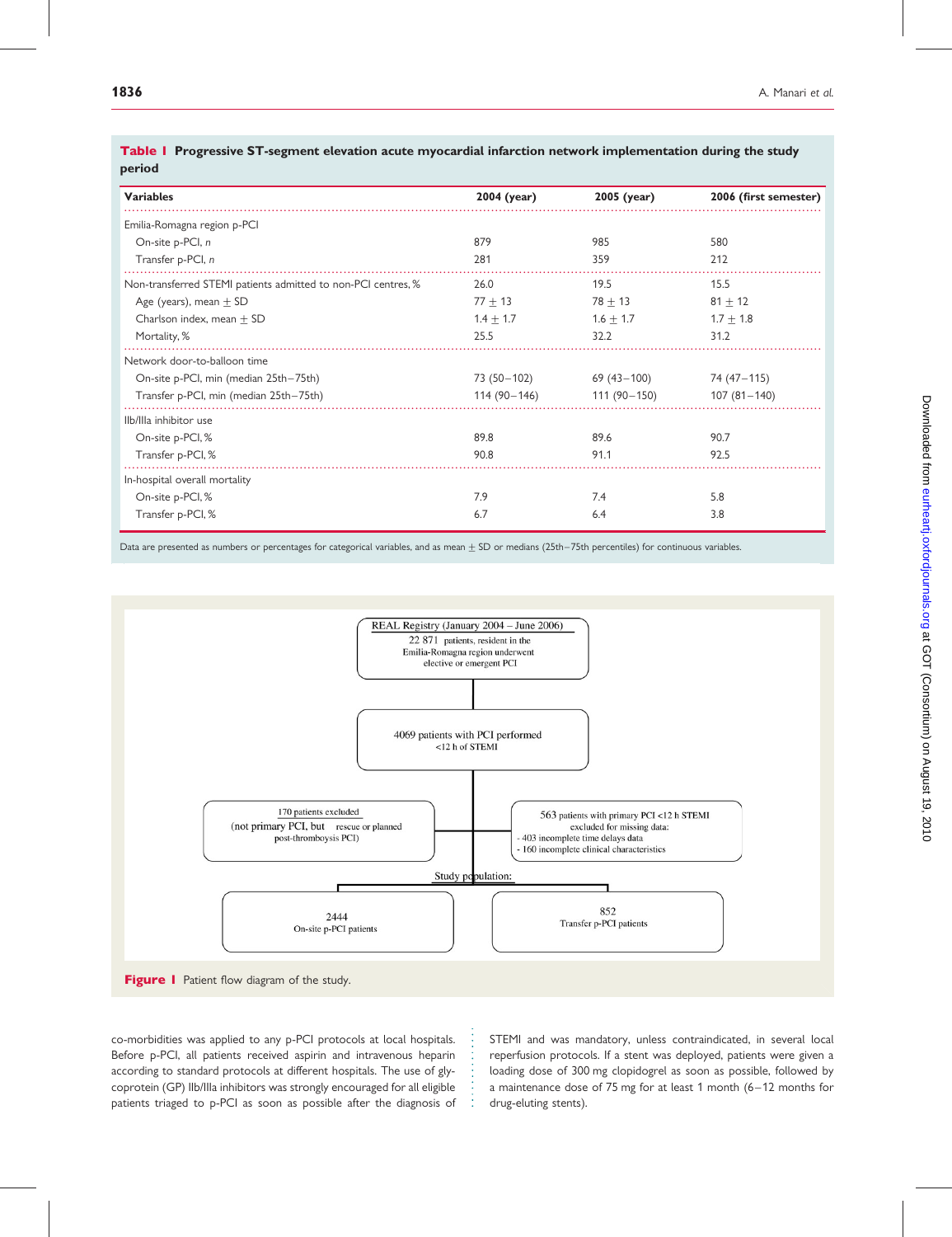#### Definitions and follow-up data collection

TIMI flow rate of the infarct-related artery (IRA) was assessed visually by the operator and classified according to the Thrombolysis In Myocardial Infarction (TIMI) grading system. The TIMI flow scale of  $0-3^{16}$ was evaluated locally according to standard definitions. Cardiogenic shock was defined as persistent systolic blood pressure  $<$  90 mmHg, unresponsive to i.v. fluid administration (or the need for vasopressor agents to maintain systolic pressure  $\geq$ 90 mmHg), secondary to left or right ventricular dysfunction.<sup>12</sup>

In all patients undergoing p-PCI, the following time intervals were carefully collected: time of symptom onset, time of arrival at the first hospital, time of ambulance departure from the peripheral hospital, time of arrival at the hub centre, time of the first balloon inflation during p-PCI. To calculate the door-to-balloon delay of transferred patients, time of arrival at the first hospital was considered as the starting time. Main co-morbidities were recorded and a comprehensive risk profile was defined for every single patient according to the Charlson index.<sup>17</sup> Follow-up data were obtained directly and independently from the Emilia-Romagna Regional Health Agency through the analysis of hospital discharge records and municipal civil registries. Specific queries were sent to every single institution to justify/correct discrepancies between administrative data and data derived from the webbased database.

#### Statistical analysis

Continuous variables were expressed as mean  $\pm$  SD and categorical data as percentages. For group comparisons, two-tailed Student's unpaired t-test was used for continuous variables, and  $\chi^2$  test was used for categorical variables. According to the ACC/AHA Task Force on Performance Measures, indications and median values for time delays (25th–75th) were considered,<sup>18</sup> and the non-parametric Wilcoxon rank-sum test was adopted for time-delay group comparisons (on-site vs. transfer p-PCI). Differences in all-cause and cardiac mortality rates between on-site p-PCI and transfer p-PCI patients during the follow-up period were assessed by the Kaplan-Meier method. The obtained curves were compared using the log-rank test. Multivariable logistic regression analysis was conducted to evaluate the adjusted effect estimates associated with the transfer p-PCI. For this analysis, a multivariable logistic regression model was fit, for which in-hospital cardiac mortality was the dependent variable of interest. The following 15 variables (potential confounders) were included in the multivariable model: age, sex, Charlson index, left main disease, multivessel coronary disease, diabetes, prior PCI, prior coronary artery bypass, prior myocardial infarction, left ventricular ejection fraction  $\leq$ 35%, cardiogenic shock, anterior infarction site, GP IIb/IIIa inhibitor administration, basal TIMI flow 0/1, final TIMI flow 3 (heart rate and systolic pressure were excluded from the model owing to co-linearity with cardiogenic shock). To assess linearity, we categorized continuous variables as intervals and performed the score test for trend of odds on the proportions of death at each interval. The predictive accuracy of the model correlated well with the observed events (c-statistics 0.92, Hosmer –Lemeshow goodness-of-fit  $P = 0.61$ ). A multivariable Cox regression analysis was conducted to evaluate the adjusted effect estimates on 1 year cardiac mortality associated with transfer p-PCI. To adjust for potential confounders, the aforementioned 15 variables were included in the model. The proportional hazards assumption was tested on the basis of Schoenfeld residuals. The relationship between door-to-balloon time and in-hospital cardiac mortality was assessed as a continuous function with a univariate logistic regression analysis [in-hospital cardiac mortality was the dependent variable, and door-to-balloon time

(minutes) the only independent covariate; odds ratio (OR) 1.003, 95%CI 1.001-1.005,  $P = 0.01$ ]. All statistical tests were two-sided  $(P < 0.05$  was considered to be significant). All analyses were performed with the SAS 9.1 system (SAS Institute, Cary, MI, USA). The authors had full access to the data and take full responsibility for the integrity of the data. All authors have read and agreed to the manuscript as written.

# **Results**

Tables 2 and 3 report the baseline demographic, clinical, and procedural characteristics of different groups. Few clinical differences were observed between the two groups. Transferred patients had a significantly higher proportion of anterior myocardial infarction, and the percentage of patients with cardiogenic shock tended to be higher in the non-transferred subjects. OS p-PCI patients had a significantly higher proportion of pre-PCI TIMI 0/1 flow and lower rate of direct stenting. Angiographic success was similar in both groups. Pre-hospital delays did not differ between T and OS patients. On the other hand, as expected, patients undergoing inter-hospital transfer for p-PCI had longer door-to-balloon and pain-to-balloon delays. However, owing to the anticipated mobilization of the catheterization laboratory team, if we consider the door-to-balloon delay at the PCI centres, T patients showed a significantly shorter delay with respect to OS patients [36 min (25 – 55) vs. 71 min (46 – 104),  $P < 0.0001$ ]. Interestingly, the median door-to-balloon delay of transferred patients was only 38 min longer than that of non-transferred ones, and 56.7% of T patients and 81% of OS patients had the balloon inflated within 2 h of the first medical contact. Accordingly, the difference between the median of pain-to-balloon delay in the two groups was limited (40 min). As given in Figure 2, when analysed as a continuous variable, door-to-balloon delay in the overall population was inversely correlated with in-hospital cardiac mortality (OR 1.003, 95% CI 1.001-1.005,  $P = 0.01$ ). As given in Table 4, the unadjusted rates of in-hospital overall and cardiac mortality did not significantly differ between the two groups. At logistic regression analysis (Table 5), the transfer strategy had no relevant negative impact on in-hospital cardiac mortality [OR 0.956, 95% confidence interval (CI)  $0.633 - 1.442$ ,  $P = 0.82$ ], whereas increasing age (OR 1.067, 95% CI 1.050–1.085,  $P < 0.0001$ ), shock (OR 8.886, 95% CI 6.051-13.050,  $P < 0.0001$ ), low left ventricular ejection fraction (OR 5.034, 95% CI 3.295-7.691,  $P < 0.0001$ ), basal TIMI 0-1 (OR 2.229, 95% CI 1.400-3.550,  $P = 0.0007$ ), Charlson index (OR 1.416, 95% CI 1.248-1.607,  $P < 0.0001$ ), and multivessel disease (OR 1.869, 95% CI 1.025-3.406,  $P =$ 0.04) did. Finally, the use of GP IIb/IIIa inhibitors (OR 0.553, 95% CI 0.352-0.869,  $P = 0.01$ ), final TIMI 3 flow (OR 0.327, 95% CI 0.214 – 0.500,  $P < 0.001$ ), and male gender (OR 0.584, 95% CI 0.407 – 0.840,  $P = 0.004$ ) were associated with a better outcome; (C-statistic 0.92; Hosmer–Lemshow goodness-of-fit,  $P = 0.61$ ). As given in Table 4, the unadjusted cardiac mortality rate at 1 year follow-up was 10.2% for on-site p-PCI patients and 7.4% for transferred subjects  $(P = 0.02)$ . However, after multivariable adjustment (Table 6 and Figure 3), long-term cardiac mortality did not significantly differ between the two groups [hazard ratio (HR) 0.817, 95% CI 0.617-1.085,  $P = 0.16$ ]. Interestingly, the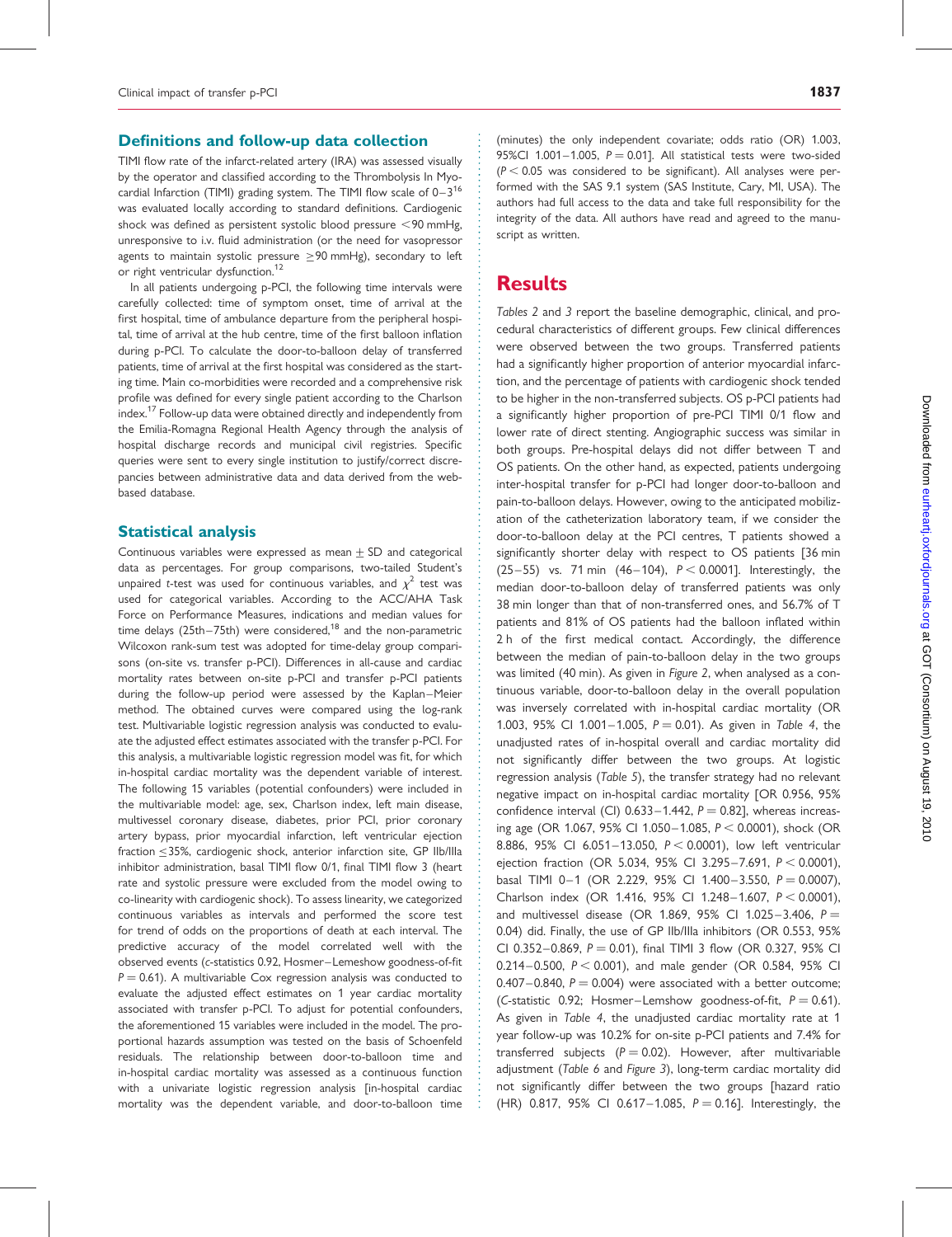| Characteristic                          | On-site p-PCI ( $n = 2444$ ) | Transferred p-PCI ( $n = 852$ ) | P-value  |
|-----------------------------------------|------------------------------|---------------------------------|----------|
| Age, years                              | $66.9 + 13.2$                | $66.0 + 13.2$                   | 0.103    |
| Male gender, %                          | 70.8                         | 73.4                            | 0.159    |
| Diabetes mellitus, %                    | 19.1                         | 20.9                            | 0.417    |
| Hypercholesterolaemia, %                | 49.3                         | 53.1                            | 0.060    |
| Hypertension, %                         | 59.8                         | 62.4                            | 0.183    |
| Smokers, %                              | 33.2                         | 33.2                            | 0.997    |
| Prior myocardial infarction, %          | 13.3                         | 12.0                            | 0.326    |
| Prior coronary angioplasty, %           | 9.5                          | 8.2                             | 0.283    |
| Prior coronary bypass surgery, %        | 2.6                          | 2.8                             | 0.734    |
| Anterior infarction, %                  | 48.1                         | 53.7                            | 0.006    |
| Charlson index                          | $1.5 \pm 1.0$                | $1.5 \pm 1.0$                   | 0.926    |
| Systolic blood pressure, mmHg           | $124.6 \pm 28.8$             | $126.9 \pm 27.2$                | 0.100    |
| Heart rate, b.p.m.                      | $77.0 + 18.2$                | $76.8 + 17.5$                   | 0.834    |
| Shock, %                                | 9.5                          | 7.5                             | 0.087    |
| Poor LVEF $( \le 0.35)$ , %             | 15.0                         | 13.2                            | 0.233    |
| Multivessel disease, %                  | 53.3                         | 55.3                            | 0.350    |
| Time delays                             |                              |                                 |          |
| Pain-admission, min (median 25th-75th)  | $95(60 - 168)$               | $100(60 - 170)$                 | 0.409    |
| Door-to-balloon, min (median 25th-75th) | 71 (46-104)                  | $112(86 - 147)$                 | < 0.0001 |
| Pain-to-balloon, min (median 25th-75th) | 178 (125 - 272)              | $218(171-312)$                  | < 0.0001 |

Table 2 Baseline demographic and clinical characteristics of the study population

Data are presented as percentages for categorical variables, and as means  $\pm$  SD or medians (25th – 75th percentiles) for continuous variables. LVEF, left ventricular ejection fraction.

| Characteristic                       | On-site               | <b>Transferred</b>   | P-value |
|--------------------------------------|-----------------------|----------------------|---------|
|                                      | p-PCI<br>$(n = 2444)$ | p-PCI<br>$(n = 852)$ |         |
| Left main, %                         | 0.9                   | 0.6                  | 0.439   |
| Left anterior<br>descending, %       | 47.1                  | 53.3                 | 0.001   |
| Right coronary artery, %             | 36.8                  | 32.4                 | 0.021   |
| Left circumflex. %                   | 14.2                  | 12.4                 | 0.199   |
| Lesion length, mm                    | $19.5 + 9.2$          | $20.0 + 8.6$         | 0.174   |
| Reference diameter <sup>a</sup> , mm | $3.0 + 0.5$           | $3.1 + 0.5$          | 0.043   |
| Multivessel p-PCI, %                 | 8.2                   | 7.0                  | 0.261   |
| Basal TIMI Flow 0/1 <sup>a</sup> , % | 73.2                  | 64.9                 | 0.001   |
| Final TIMI Flow $3^a$ , %            | 91.5                  | 91.7                 | 0.810   |
| Stent implantation, %                | 91.5                  | 91.7                 | 0.810   |
| Direct stenting, %                   | 21.2                  | 26.2                 | 0.002   |
| Pharmacological treatment            |                       |                      |         |
| Gp Ilb/Illa inhibitors, %            | 89.9                  | 91.3                 | 0.415   |
|                                      |                       |                      |         |

Table 3 Angiographic and procedural characteristics

Data are presented as percentages for categorical variables, and as means  $\pm$  SD or medians (25th –75th percentiles) for continuous variables. <sup>a</sup>Visual estimation.

number of patients undergoing p-PCI during the study period increased both at interventional centres and at peripheral hospitals (Table 1). On the other hand, the proportion of patients with



Figure 2 Relationship between door-to-balloon time and in-hospital cardiac mortality, as a continuous function, assessed with a univariate logistic regression model. Dotted lines represent 95% confidence intervals of predicted in-hospital cardiac mortality.

STEMI initially admitted to peripheral hospitals and not transferred decreased. Notably, the risk profile of these non-transferred patients who were treated at the peripheral hospital increased to such a level that we would expect that most of them would not be eligible for reperfusion. It is worth noting that during the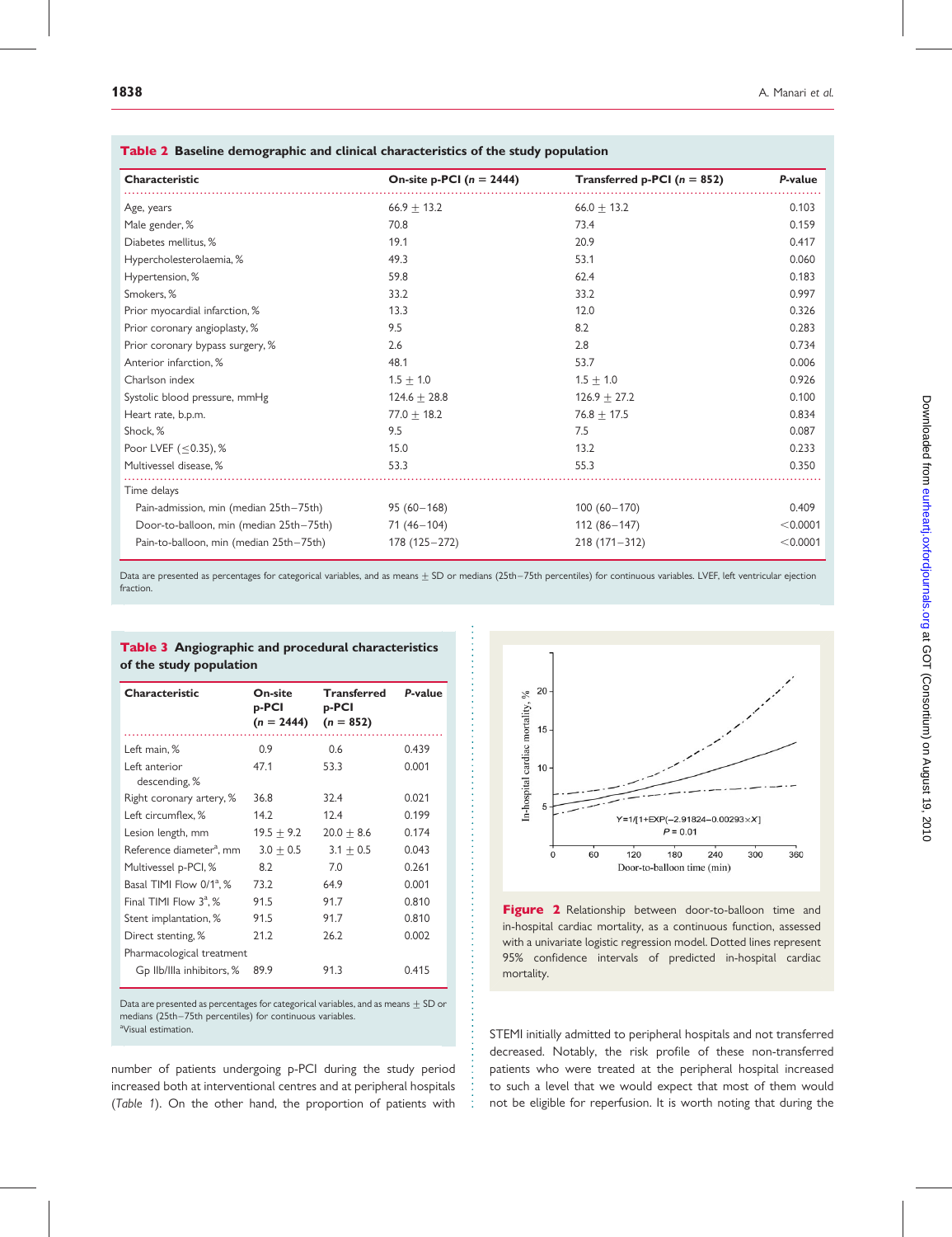Table 4 Unadjusted cumulative frequencies of all-cause and cardiac mortality according to the treatment group

|                        | <b>On-site p-PCI</b><br>$(n = 2444), %$<br>(95% CI) | <b>Transfer p-PCI</b><br>$(n = 852), %$<br>(95% CI) | P-value |
|------------------------|-----------------------------------------------------|-----------------------------------------------------|---------|
| In-hospital            |                                                     |                                                     |         |
| All-cause<br>mortality | $7.2(6.2-8.3)$                                      | $5.9(4.3 - 7.5)$                                    | 0.17    |
| Cardiac<br>mortality   | $7.0(6.0-8.0)$                                      | $5.4(3.9-6.9)$                                      | 0.10    |
| One-year               |                                                     |                                                     |         |
| All-cause<br>mortality | $12.5(11.2-13.9)$                                   | $9.0(7.2 - 11.1)$                                   | 0.01    |
| Cardiac<br>mortality   | $10.2(9.1 - 11.5)$                                  | $7.4(5.8-9.4)$                                      | 0.02    |

Values are presented as percentages and 95% CI.

Table 5 Logistic multivariable regression analysis of in-hospital cardiac mortality in the overall study population

| Variables                                     | <b>OR</b> | 95% CI          | P-value  |
|-----------------------------------------------|-----------|-----------------|----------|
| Age, year                                     | 1.067     | 1.050 - 1.085   | < 0.0001 |
| Male gender                                   | 0.584     | $0.407 - 0.840$ | 0.004    |
| Charlson index (each<br>incremental unit)     | 1.416     | 1.248-1.607     | < 0.0001 |
| Multivessel disease                           | 1.869     | $1.025 - 3.406$ | 0.04     |
| Cardiogenic shock                             | 8.886     | 6.051-13.050    | < 0.0001 |
| Left ventricular ejection<br>fraction $<$ 35% | 5.034     | 3.295-7961      | < 0.0001 |
| GP IIb/IIIa inhibitor<br>administration       | 0.553     | $0.352 - 0.869$ | 0.01     |
| Pre-p-PCI TIMI flow 0-1                       | 2.229     | $1.400 - 3.550$ | 0.0007   |
| Post p-PCI TIMI flow 3                        | 0.327     | $0.214 - 0.500$ | < 0.0001 |
| Transfer p-PCI                                | 0.956     | $0.633 - 1.442$ | 0.82     |

Only variables reaching  $P < 0.05$  at multivariable analysis and transfer p-PCI are listed in the table.

study period, median door-to-balloon delays of patients transferred to the hub for p-PCI decreased from 114 to 107 min. These favourable effects of the regional network translated into a tendency towards a lower in-hospital mortality in both groups.

# **Discussion**

The results of the REAL registry confirm that when an efficient system for reperfusion is established, inter-hospital transfer for p-PCI can be achieved even in the real-world with very short additional time delays (limited to 38 min, on average) and favourable in-hospital and 1 year outcomes compared with on-site p-PCI.

Table 6 Cox multivariable regression analysis of 1 year cardiac mortality in the overall study population

| <b>Variables</b>                              | HR    | 95% CI          | P-value  |
|-----------------------------------------------|-------|-----------------|----------|
| Age, year                                     | 1.063 | $1.051 - 1.076$ | < 0.0001 |
| Charlson index (each<br>incremental unit)     | 1.272 | 1.176 - 1.375   | < 0.0001 |
| Cardiogenic shock                             | 3.973 | $3.023 - 5.220$ | < 0.0001 |
| Left ventricular ejection<br>fraction $<$ 35% | 3.179 | 2368-4269       | < 0.0001 |
| GP IIb/IIIa inhibitor<br>administration       | 0.589 | $0.444 - 0.781$ | 0.0002   |
| Pre-p-PCI TIMI flow<br>$0 - 1$                | 1.397 | 1.035 - 1.884   | 0.03     |
| Post-p-PCI TIMI flow 3                        | 0.425 | $0.325 - 0.556$ | < 0.0001 |
| Transfer p-PCI                                | 0.817 | $0.617 - 1.085$ | 0.16     |

Only variables reaching  $P < 0.05$  at multivariable analysis and transfer p-PCI are listed in the table.

A strategy of inter-hospital transfer for p-PCI necessarily increases time to treatment, and delays in reperfusion are common for transferred patients.<sup>11</sup> Of note, fast transportation of patients with STEMI to the most appropriate facility is hampered by several logistic factors, such as transfer distances, lack of standardized guideline-based protocols, or of an efficient organized inter-hospital network. Furthermore, this transfer strategy may hamper the caseload or the reimbursements of the community hospitals; these could negatively affect them when most of their STEMI patients are transferred to the hub for p-PCI. Although the concept that time is muscle is still valuable and current guidelines for STEMI strongly recommend a door-to-balloon time within 90 min, $5$  a recent meta-analysis of several randomized trials has extended the superiority of p-PCI over thrombolysis to a broader time interval. Notably, benefits are observed even when the PCI-related delays are up to 120 min<sup>19,20</sup> and data from highvolume institutions with remarkable experience in p-PCI and effective inter-hospital transfer systems demonstrate that the additional delay due to the transfer itself could be modest and its negative prognostic effects minimal.<sup>21,22</sup> Applying a systematic implementation of a pre-defined strategy, as described by Bradley et  $al$ ,  $^{23}$ a significant reduction in door-to-balloon time has been demonstrated for patients admitted to non-interventional hospitals. In recent experiences<sup>24,25</sup> in which a regional system of care targeted to quality improvements and timeless optimization of reperfusion for STEMI was implemented, a similar reduction in door-to-balloon delays has been reported. Unfortunately, such results could be different when we deal with a less efficient transport system or with unselected populations, different institutions, and logistical organizations. In a single-centre observational study,<sup>26</sup> the median door-to-balloon time was 179 min in 871 patients transferred from non-interventional hospitals, and in the NRMI 3-4 registry,  $11$ the median door-to-balloon delay was 180 min, and only 4.2% of patients had a door-to-balloon delay  $\leq$ 90 min. Based on the Emilia-Romagna regional organization, where hospital networks for reperfusion according to a hub-and-spoke model have been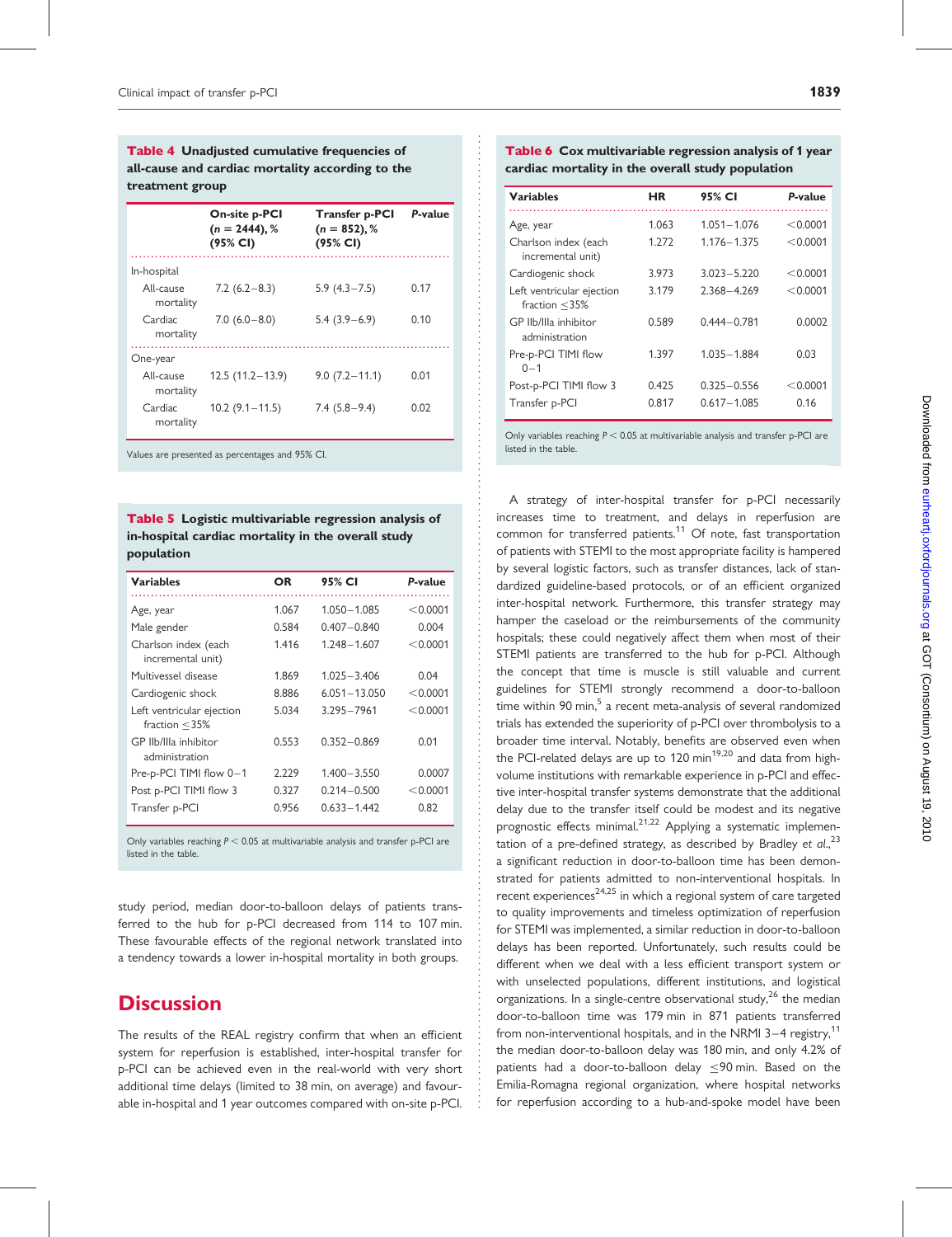

Figure 3 One-year adjusted cardiac mortality in patients treated with primary percutaneous intervention performed on-site or after interhospital transfer.

established for several years, a quite short median door-to-balloon delay was achieved. Notably, the median door-to-balloon time in our registry was 112 min for transferred patients. These values are lower than those observed in NRMI 3-4 and close to those reported by a meta-analysis of randomized trials on immediate transfer for p-PCI<sup>10</sup> and also to those reported by two recent experiences from the Minnesota area, $24.25$  emphasizing the concept that organization is a key point in achieving acceptable door-to-balloon times. Notably, even in the recent quality-improvement RACE study, the post-intervention door-to-balloon delay was 128 min for transferred patients.<sup>27</sup> The median door-to-balloon delay in our non-transferred patients was rather long (71 min). This value, although far from optimal, is consistent with previous Italian experiences in which a median door-to-balloon delay of 83 min was reported.<sup>28</sup> Furthermore, analysing individual patient data from 22 randomized trials comparing p-PCI and in-hospital fibrinolysis, Boersma et al.<sup>20</sup> reported a median door-to-balloon delay of 76 min for patients treated with p-PCI. In addition, contemporary experiences form North American networks report a door-to-balloon delay ranging from 68 to 90 min for non-transferred patients treated with p-PCI.24,25,27

The limited difference in door-to-balloon delay between T and OS p-PCI patients that we observed seems mainly due to the short time delays of transferred patients. Probably, short inter-hospital distances, excellent road communications, and the absence of densely populated areas could have reduced these transport times. However, an established regional coordination of this reperfusion system could be the most important issue since it favours an efficient transfer strategy and an optimal utilization of different local networks. This concept has been recently emphasized by the results of the RACE study, $27$  where the implementation of optimal processes to improve reperfusion either at peripheral hospitals or at interventional centres has been clearly shown to increase the quality of treatment of STEMI patients. Similar results have been achieved in our network since most of the quality-improvement processes applied in the RACE study have been capitalized. In particular, during the study period, we observed a consistent reduction in the proportion of patients admitted to peripheral hospitals who were not transferred for reperfusion and a progressive reduction in door-to-balloon delay of transferred patients. Despite the encouraging results that we have reported, it is noteworthy to underline that, even in the real world,<sup>12,29</sup> further decrease in reperfusion delays can be reached by systematically implementing the pre-hospital triage. However, we have to keep in mind that this strategy represents a possible option only for patients who call the emergency system at first, whereas for self-presenting patients, an inter-hospital transfer strategy has to be considered.

#### Study limitations

Our analysis has several limitations and should be interpreted accordingly. First, as an observational matched cohort analysis, we adjusted for observed clinical and angiographic differences between patient cohorts. However, unaccounted differences may have remained and influenced our findings. Secondly, the selection process used may be taken into account. Since we used the catheterization laboratory registry as a starting point, our registry selected only patients who were transferred and reached the catheterization laboratory alive. Therefore, it may not represent all patients eligible for transfer or reperfusion. However, since the network recommendations for thrombolysis were rather selective even at peripheral hospitals, and since transfer for rescue or intended PCI after thrombolysis was encouraged and the clinical profile of non-transferred subjects was rather unfavourable, we expect that a few patients underwent thrombolysis at peripheral hospitals without being transferred to the hub afterwards. In addition, the percentage of nontransferred subjects was reduced from 26 to 15.5% during the study period and their mean age and co-morbidity risk profile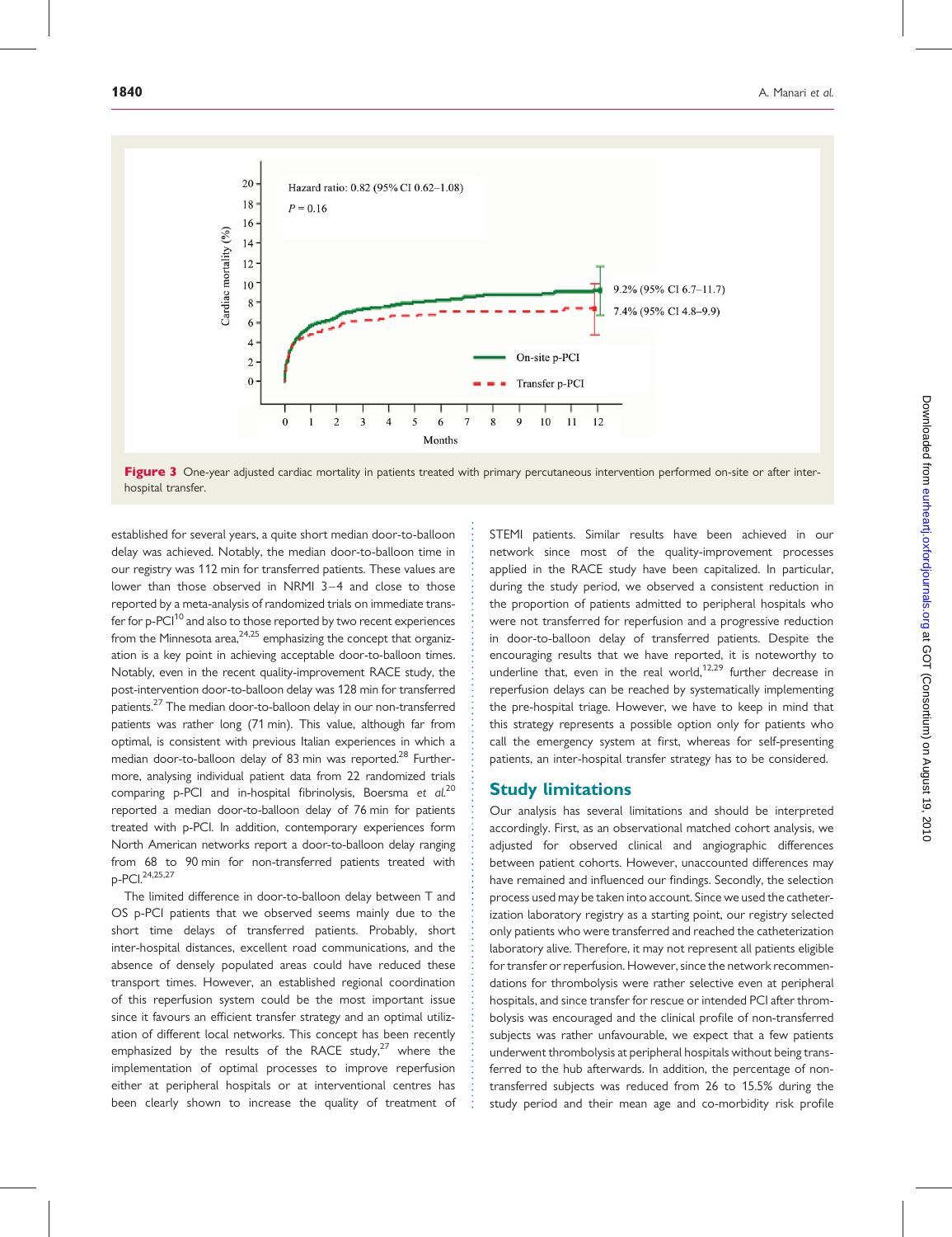increased substantially; we thus expect that most patients eligible for reperfusion were actually transferred to the hub centres. This hypothesis could be supported by a similar post-intervention proportion (15%) of non-reperfused patients observed in the RACE study. In-hospital mortality of non-transferred patients at peripheral hospital is rather impressive, but their risk profile was equally high. Thus, in-hospital mortality could be expected to be in the range of 30%, as we observed. In addition, since only patients who received p-PCI and who did not die before the procedure were considered in our analysis, we cannot exclude that the low in-hospital mortality of transferred patients could be explained by this selection bias. In fact, in clinical practice, it is reasonable to assume that even the most severe patients admitted to interventional centres are submitted to p-PCI, whereas at peripheral hospitals they might not since they may not be stable enough to allow transportation or they could even die during transport. Unfortunately, deaths or complications that occurred during transfer were not systematically identified in different centres. Although this is a well-known limitation of these studies, $^{27}$  several other randomized trials on interhospital transfer for  $p-PCI^{26,30,31}$  documented that this policy is fairly safe, with few complications occurring during transportation and should not have affected outcomes.

This study was a registry study based on a prospectively assembled database, part of a quality-improvement programme. All STEMI patients who underwent p-PCI within 12 h from symptoms onset during the pre-specified study period were included in the analysis. Since the analysis itself was retrospective, a formal power analysis was not performed. For this reason, we cannot exclude that the non-significant difference in terms of short- and long-term outcome could be due to a too small sample size. Of note, the observed 1 year-adjusted cardiac mortality 95% CIs of the two study groups resulted quite wide  $(6.7-11.7 \text{ T}$  group vs. 4.8 –9.9 OS group), suggesting that the failure of detecting a significative difference between OS and T patients cannot be taken as a proof of equivalence (a type II error cannot be excluded).

Finally, owing to missing data, 563 patients were excluded from the analysis. The in-hospital mortality associated with excluded patients was higher than that recorded in the overall study population [53/563 (9.4%) vs. 227/3296 (6.9%),  $P = 0.04$ ]. We do not, however, think that this finding could have altered the main study results because comparable in-hospital death rates were observed in the excluded patients both when p-PCI was performed on-site [40/422 patients (9.5%)] or after inter-hospital transfer [13/141patients (9.2%)].

# **Conclusions**

In an established STEMI regional network, a strategy of interhospital transfer for p-PCI may be applied with rapid reperfusion times and favourable short- and long-term clinical outcomes when supported by an organized system of care. Strategies that focus on processes within the hospital and that emphasize logistical details and re-engineering of process-of-care systems in order to reduce the inter-hospital delay could make transfer for p-PCI a realistic strategy.

#### Conflict of interest: none declared.

# Funding

This study was supported by the Regional Health Care Agency of Emilia-Romagna, Bologna, Italy.

#### **References**

- 1. Fibrinolytic Therapy Trialists' (FTT) Collaborative Group. Indications for fibrinolytic therapy and suspected acute myocardial infarction: collaborative overview of early mortality and major morbidity results from randomised trials of more than 1000 patients. Lancet 1994**:343**:311-322.
- 2. Cannon CP, Gibson GM, Lamrew CT, Shoultz DA, Levy D, French WJ, Gore JM, Weaver WD, Rogers WJ, Tiefenbrunn AJ. Relationship of symptomonset-to-balloon time and door-to-balloon time with mortality in patients undergoing angioplasty for acute myocardial infarction. JAMA 2000;283:2941 –2947.
- 3. Juliard JM, Feldman LJ, Golmard JL, Himbert D, Benamer H, Haghighat T, Krila-Choen D, Aubry P, Vahanian A, Steg G. Relation of mortality of primary angioplasty during acute myocardial infarction to door-to-thrombolysis in myocardial infarction (TIMI) time. Am J Cardiol 2003;91:1401-1405.
- 4. De Luca G, Suryapranata H, Ottervanger JP, Antman EM. Time delay to treatment and mortality in primary angioplasty for acute myocardial infarction. Every minute of delay counts. Circulation 2004;109:1223 – 1225.
- 5. Antman EM, Anbe DT, Armstrong PW, Bates ER, Green LA, Hand M, Hochman JS, Krumholz HM, Kushner FG, Lamas GA, Mullany CJ, Ornato JP, Pearle DL, Sloan JP, Smith SC. ACC/AHA guidelines for the management of patients with ST-elevation myocardial infarction: a report of the American College of Cardiology/American Heart Association Task Force on Practice Guidelines. J Am Coll Cardiol 2004;44:e1 –e211.
- 6. Henry TD, Unger BT, Sharkley SW, Lips DL, Pederson WR, Madison JD, Mooney MM, Flygenring BP, Larson DM. Design of standardized system for transfer of patients with ST-elevation myocardial infarction for percutaneous coronary intervention. Am Heart I 2005:150:373-384.
- 7. Topol EJ, Keriakes DJ. Regionalization of care for acute ischemic heart disease: a call for specialized centres. Circulation 2003;107:1463-1466.
- 8. Moyer P, Feldman J, Levine J, Beshansky J, Selker HP, Barnewolt B, Brown DFM, Cardoza JP, Grossman SA, Jakobs A. Implication of the mechanical (PCI) vs thrombolytic controversy for ST segment elevation myocardial infarction on the organization of emergency medical services. Crit Pathw Cardiol 2004;3:53–61.
- 9. Rathore SS, Epstein AJ, Volpp KGM, Krumholz HM. Regionalization of care for acute coronary syndromes. JAMA 2005;293:1383-1387.
- 10. Dalby M, Bouzamondo A, Lechat P, Montalescot G. Transfer for primary angioplasty versus immediate thrombolysis in acute myocardial infarction. A meta-analysis. Circulation 2003;108:1809-1814.
- 11. Nallamothu BK, Bates ER, Herrin J, Wang Y, Bradley EH, Krumholz HM, for the NRMI InvestigatorsTimes to treatment in transfer patients undergoing primary percutaneous coronary intervention in the United States. National Registry of Myocardial Infarction (NRMI)-3/4 analysis. Circulation 2005;111:761-767.
- 12. Ortolani P, Marzocchi A, Marrozzini C, Palmerini T, Saia F, Serantoni C, Aquilina M, Silenzi S, Baldazzi F, Grosseto D, Taglieri N, Cooke RMT, Bacchi-Reggiani ML, Branzi A. Clinical impact of direct referral to primary percutaneous coronary intervention following pre-hospital diagnosis of ST elevation myocardial infarction. Eur Heart J 2006;27:1550-1557.
- 13. Federazione Italiana di Cardiologia, Società Italiana di Cardiologia Invasiva. Documento di consenso. La rete interospedaliera per l'emergenza coronarica. Ital Heart | 2005:6(Supp l):5S-26S.
- 14. Marzocchi A, Piovaccari G, Manari A, Aurier E, Benassi A, Saia F, Casella G, Varani E, Santarelli A, Guastaroba P, Grilli R, Maresta A. Comparison of effectiveness of sirolimus-eluting stents versus bare metal stents for percutaneous coronary intervention in patients at high risk for coronary restenosis or clinical adverse events. Am | Cardiol 2005;95:1409-1414.
- 15. The Task Force on the Management of Acute Myocardial Infarction of the European Society of Cardiology. Management of acute myocardial infarction in patients presenting with ST-segment elevation. Eur Heart J 2003;24:28-66.
- 16. TIMI Study Group. The Thrombolysis in Myocardial Infarction (TIMI) trial: phase I findings. New Engl J Med 1985;312:932-936.
- 17. Charlson ME, Pompei P, Ales KL, MacKenzie CR. A new method of classifying prognostic comorbidity in longitudinal studies: development and validation. J Chronic Dis 1987;40:373 – 383.
- 18. Krumholz HM, Anderson JL, Lambrew CT, Brooks NH, Landrum MB, Fesmire FM, Weaver WD, Whyte J. ACC/AHA clinical performance measures for adults with ST-elevation and non ST-elevation myocardial infarction. A Report of the American College of Cardiology/American Heart Association Task Force on Performance Measures. J Am Coll Cardiol 2006;47:237-264.
- 19. Pinto DS, Kirtane AJ, Nallamothu BK, Mutphy SA, Choen DJ, Laham RJ, Cutlip DE, Bates ER, Frederick PD, Miller DP, Carrozza JP, Antman EM, Cannon CP, Gibson MC. Hospital delays in reperfusion for ST-elevation myocardial Infarction.